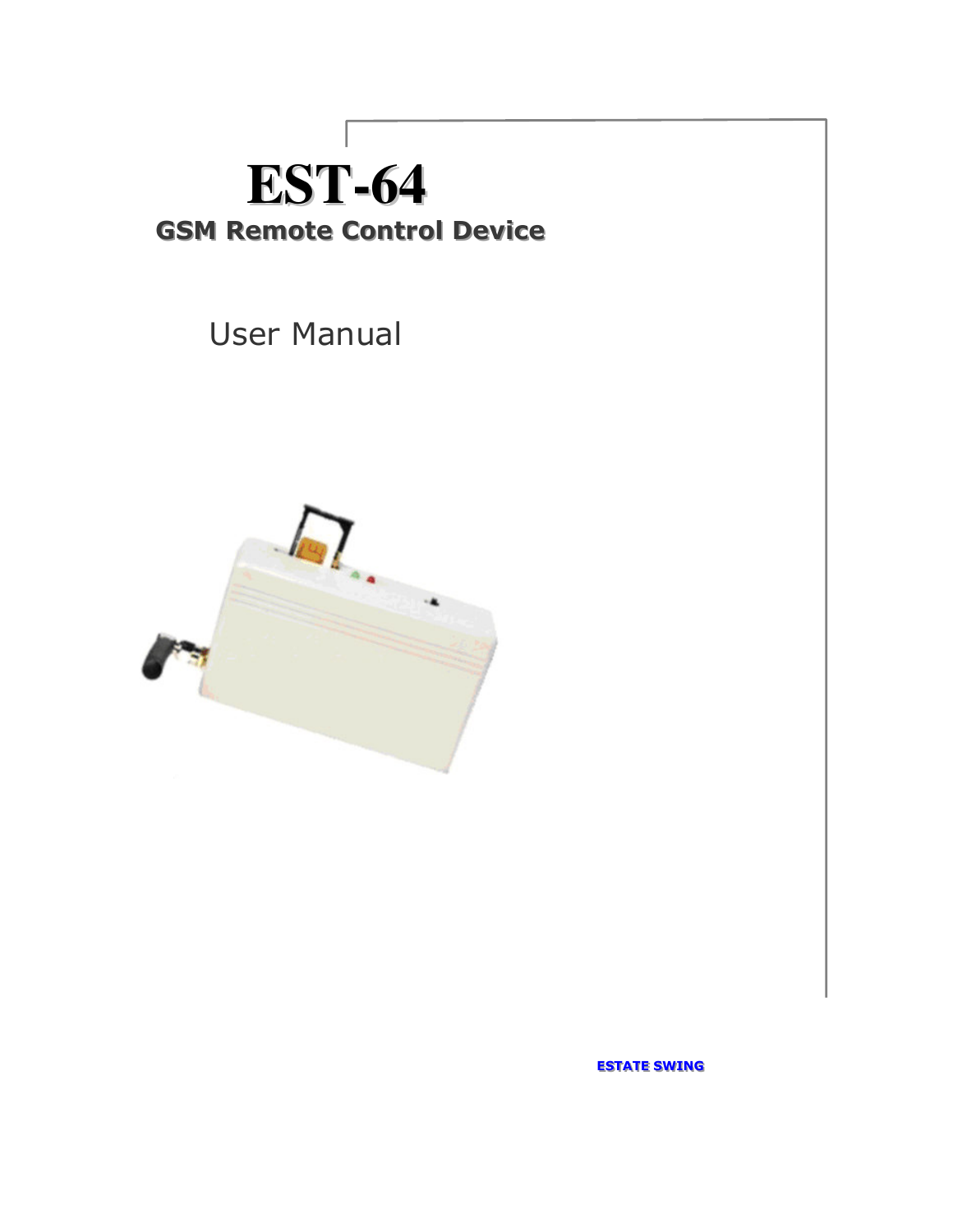# EST-64 GSM Remote Control Device



Electronic KIT to convert your gate into a GSM gate



EST-64 GSM Remote Control Device Diagram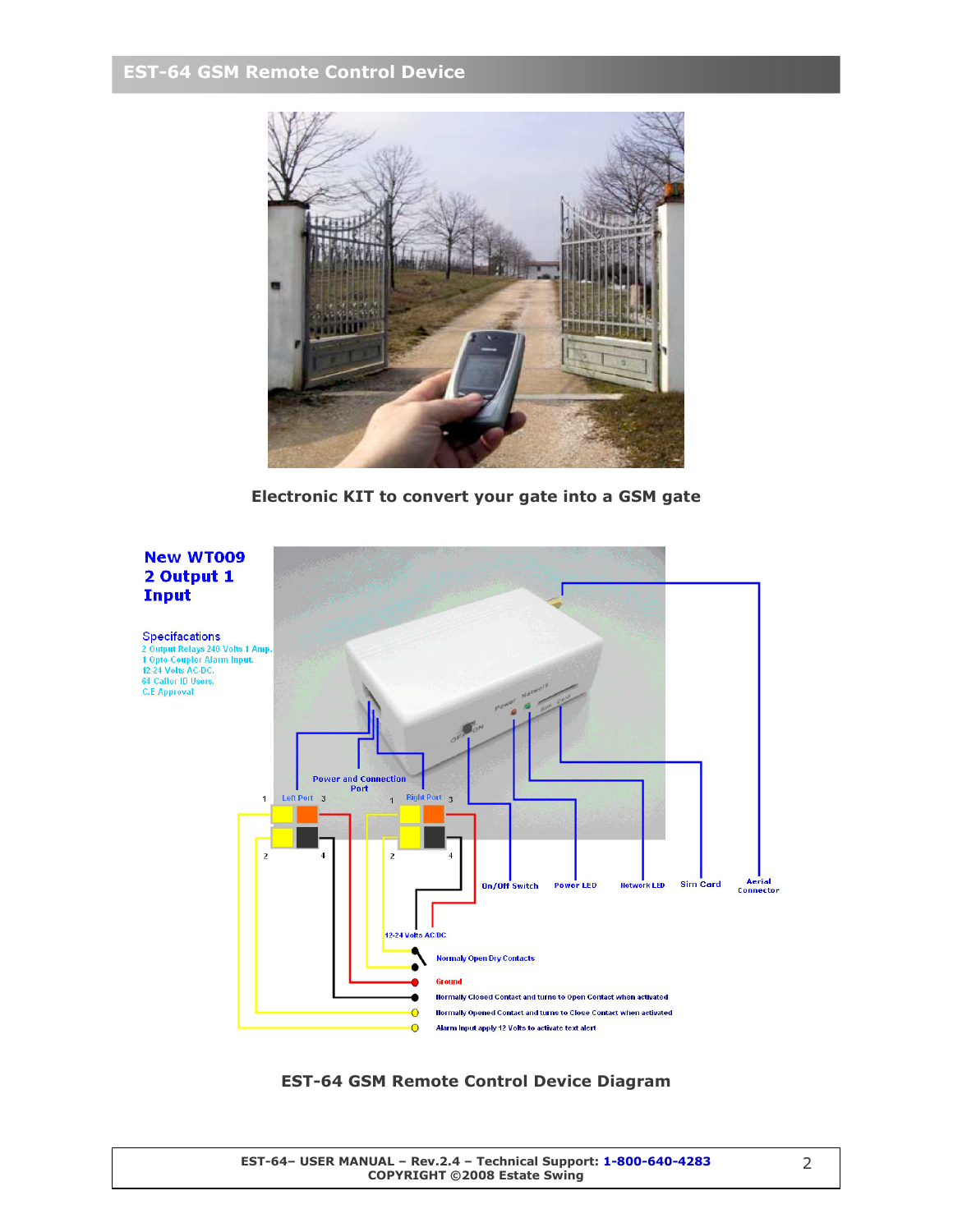# 1. INTRODUCTION

EST-64 GSM Remote Control Device is an electronic board manufactured by Estate Swing that links to a SIMCOM 300 GSM module, supplied with it.

The purpose of this device is to be installed in parallel of the low voltage opening button of an electric gate to enable it to be opened by means of a GSM phone.

It has a relay whose contact has to be connected in parallel with the button which opens the gate. It has a White List of numbers who are enabled to open the phone, up to 64.

When the EST-64 GSM Remote Control Device receives a call, it will check to see if the calling number is in the list. If it is in the list it will reject the call (so there will be no charge – at least with today's charging procedures) and click the relay momentarily.

# 2. ADVANTAGES OF EST-64 GSM REMOTE CONTROL DEVICE

- 1) Safe nobody can clone your phone as easily as they can do with a standard remote control
- 2) Flexible you can add or remove anybody number in a minute with an SMS
- 3) Cheap you don't need to buy a remote control for each member of your family
- 4) Convenient no matter if you change car, or if you have different gates to open. Your phone will always be with you all the times your remote controls were somewhere else!

# 3. EST-64 GSM REMOTE CONTROL DEVICE OPERATING INSTRUCTIONS

#### Installation

To install the EST-64 GSM Remote Control Device you need to connect the 2 wires of the relay contact in parallel with the gate opening button. The relay contact can stand 48V 1A maximum, this is enough for its operation but **don't try to switch higher voltages** or currents.

You also need to provide the power by means of 12 to 20 VAC or 12 to 26 VDC. The power supply must be able to stand 2A. We supply a proper AC adapter. If you are not using our AC adapter, make sure the power supply can arrogate 2A. Don't use telephone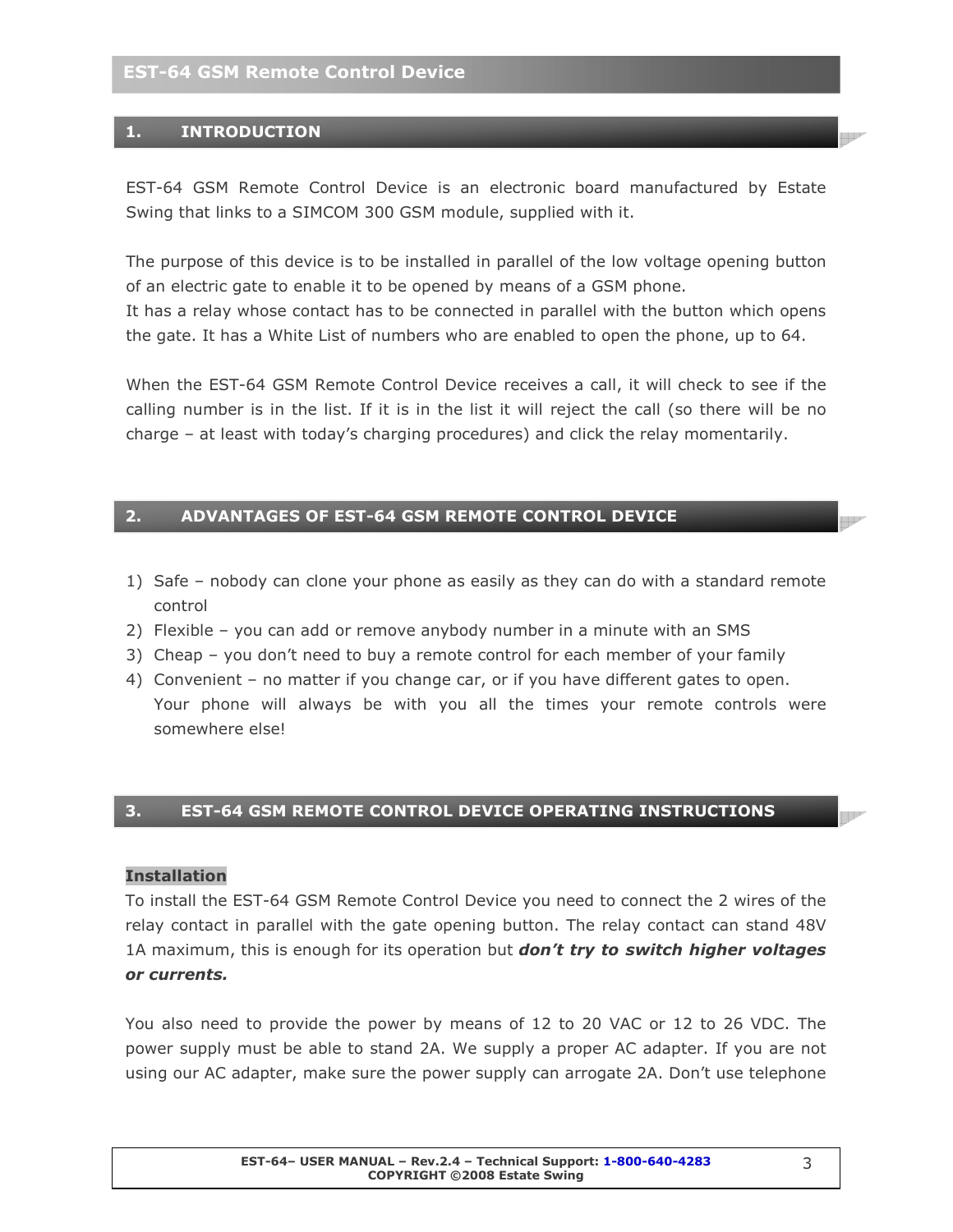battery chargers! Most of them rely on the phone battery and are unable to supply the power needed.

You should install the EST-64 GSM Remote Control Device in a place where there is GSM signal coming from the operator you want to use. Check it with a phone before proceeding with the installation. If you need to install the device in a place with little signal, you may consider using an external antenna that we may supply as an option to be purchased separately with 5m cable.

You should then insert the SIM of the operator you want to use and program in the White List the numbers enabled to open the gate using the command WHL.

#### Note:

You must remove the PIN request from the SIM before inserting it in the unit, otherwise the device will not work. In order to do so, insert the SIM in a phone and disable the PIN request (usually there is a security menu that enables you to do so). If you don't do it, and switch-on the unit more than 3 times you will have to reset the PIN using the PUK!!

#### 4. EST-64 PROGRAMMING INSTRUCTIONS

You can program the EST-64 with SMS commands using your phone. It is safe to do so because in addition to the fact that other people may not know the number of the SIM inserted in it, we also use a Password that makes it impossible for anybody, who doesn't know it, to access the system by chance.

Remember that commands must be CAPITAL LETTERS. It is PWD not pwd, CAP not Cap etc.

Don't add spaces or any other character.

The 2 SMS commands that you will certainly use in the EST-64 GSM Remote Control Device are the following:

#PWD: Password #WHL: White List (adds or removes numbers)

You could also use the following, though not necessarily: #ACM: Access Mode #CAP: Change password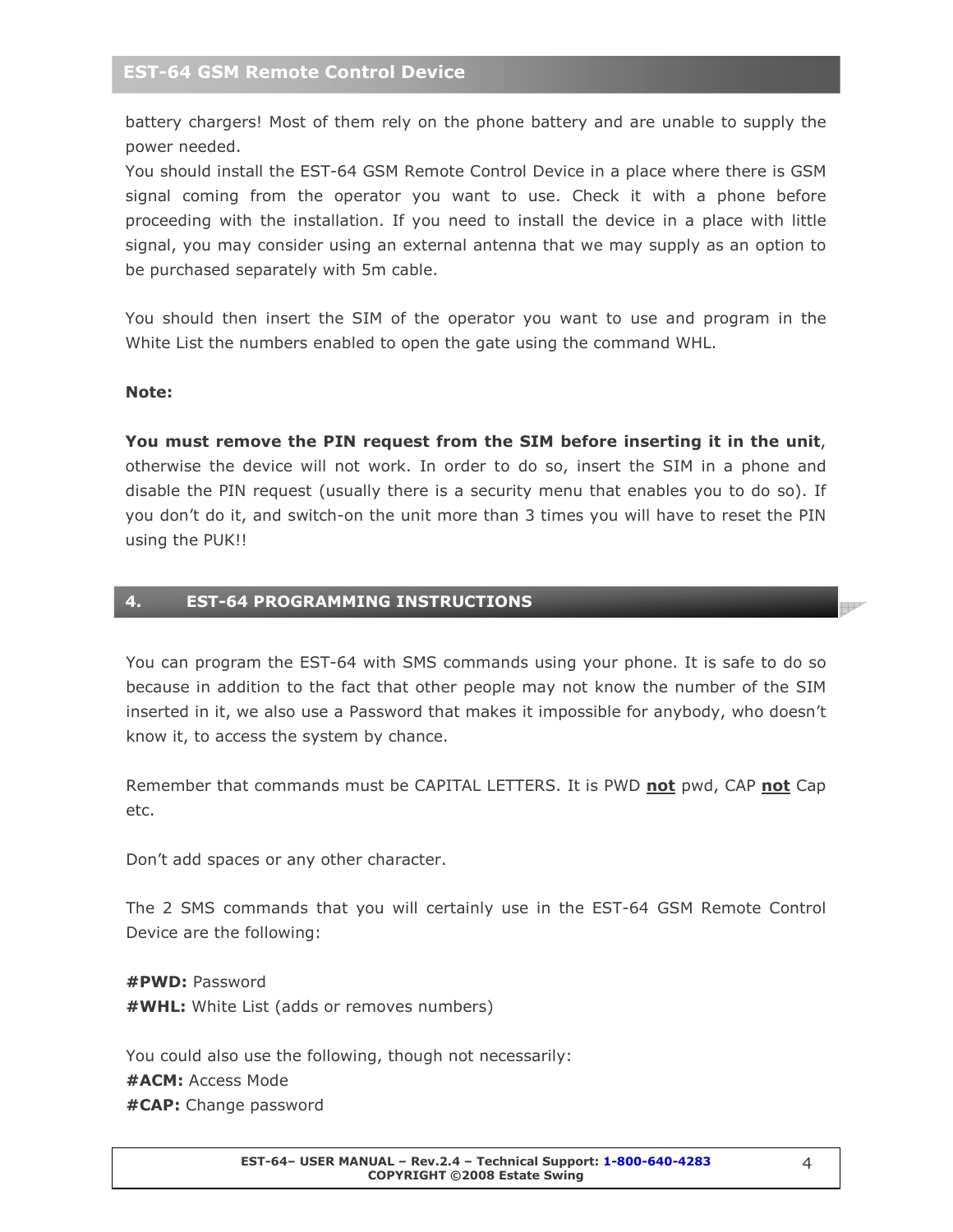#GOT: Gate pulse time

#CSQ: Check Signal Quality

Once you issue a command with an SMS, you will receive a confirmation SMS with OK if everything is correct or Error if there is an Error

# #PWD

Password. This command must always come first. Use 6 digits as a password. The standard default one, when the device comes from the factory, is 123456. We suggest that you change it, using the #CAP command.

# In all the following examples we will use 123456 as an example of password.

#### #WHL

White List. This is the command that you will use most. It is used to add or remove numbers that are enabled to open the gate into the White List. You can add up to 64 numbers in the list. Every position must be indicated in the command and we advise you to keep a list written somewhere to know which numbers are in and in which position

- To add a number, the syntax of the command is the following: #PWD123456#WHL01=3593334444 Where 01 is the position in the list and 3593334444 is the number enabled. Please note that it is possible to program up to a maximum of 10 digits for a number. If it has more digits you should use the rightmost ones. For example, if your number is 33446665555 you should program 3446665555. If your number appears as +393489999888 you should not program the country code (+39). If your number has only 9 digits or less, it is not a problem. The important thing is that you don't exceed 10 digits.
- To check which is the number in a place of the list: #PWD123456#WHL01?
- To erase a number: #PWD123456#WHL01D
- To erase all number #PWD123456#WHL99D

# #ACM

Access Mode. This command allows you to open only to people that are in the white list or to anybody calling the SIM number.

• #PWD123456#ACM0 (it is a zero)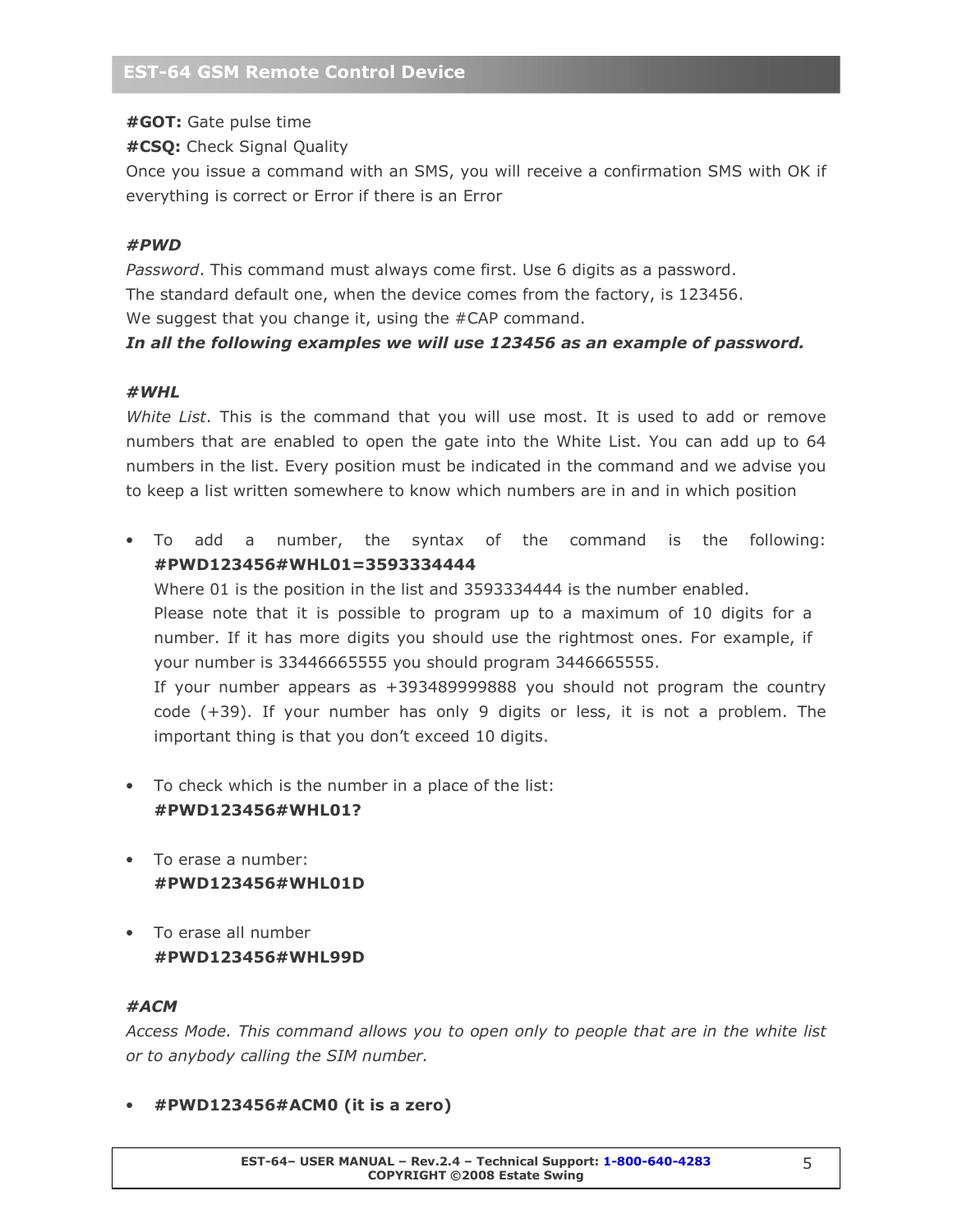Warning! With the above command you allow free access to anybody calling!!

# • #PWD123456#ACM2

With the above command you allow only people that are in the **white list**. This is the standard and recommended option.

#### #CAP

Change Password. Use this command to change the password with a new one that you will chose for your device (don't forget it or you will have to send the unit back to us to reset it, and this has a cost!)

The #CAP command must be issued 2 times to be sure you don't digit a wrong one. Of course it must be preceded by the old password.

For example, to change the password 123456 into the new password 333444 you need to send the following SMS:

#### • #PWD123456#CAP333444#CAP333444

You will receive a confirmation with CAP OK if you wrote correctly.

#### #GOT

Gate pulse time. This command is useful in case you need to keep the button pressed longer. The standard time is 1 second (Maximum 60 seconds) where  $01=1$  second, 06=60 seconds. You can change it with the GOT command.

The syntax of the command is the following:

#### • #PWD123456#GOT02

With the above command the opening time has been set to 2 seconds.

#### #CSQ

Check GSM signal quality. This command is useful to see what is the GSM network signal level your EST-64 GSM Remote Control Device is receiving.

If you send the command: #PWD123456#CSQ?

You should receive an SMS with signal quality in range 0 to 31 (if it is 0 we doubt it will ever answer…). You should have a signal above 12 to be sure of being able to open the gate in any condition. Better if above 16. You should add an external antenna if this is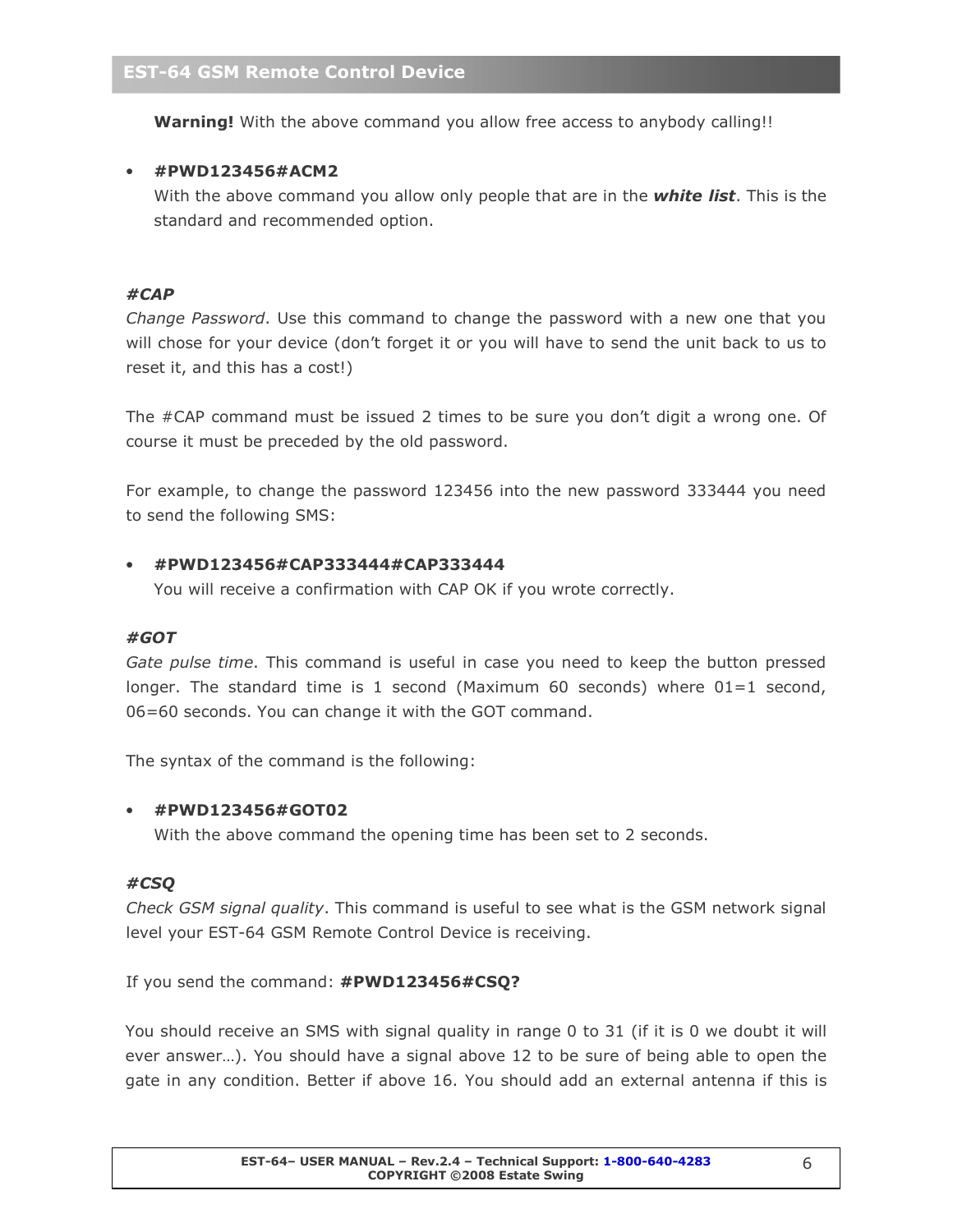not the case, or eventually even change operator with another that serves your area better.

#### 5. ADDITIONAL INPUT & OUTPUT PROGRAMMING INSTRUCTIONS

The EST-64 also comes with additional 1 Input and 1 Output. The output is connected to an on-board relay which can be activated by sending an SMS command. The Input can be used to generate alarms when triggered. It also can be programmed to count the input active pulses up to 1ms fast or activate the output relay.

Note: When used as counters input work only in ACTIVE HIGH mode. They count ONLY High Going Pulses.

#### 5.1 INPUT SETTINGS

One of the most important functions is to receive alarms. In order to do this properly, you must program the administrator numbers, turn on the function of the input and tell the EST-64 which are the recipient numbers and who should receive the alert message for the particular input.

#### 5.1.1 PROGRAMMING THE ADMINISTRATOR NUMBER

The 8 administrator numbers can be programmed with a text command via SMS.

#### Text Command:

#### #TEL[N]=XXXXXXXXXX

N stands for administrator number  $1 - 8$  (position) XXXXXXXXXX stands for the phone number you want to program as administrator.

• To add a number, the syntax of the command is the following: #PWD123456#TEL1=3593334444

Please note that it is possible to program up to a maximum of 16 digits for a number.

**Mar**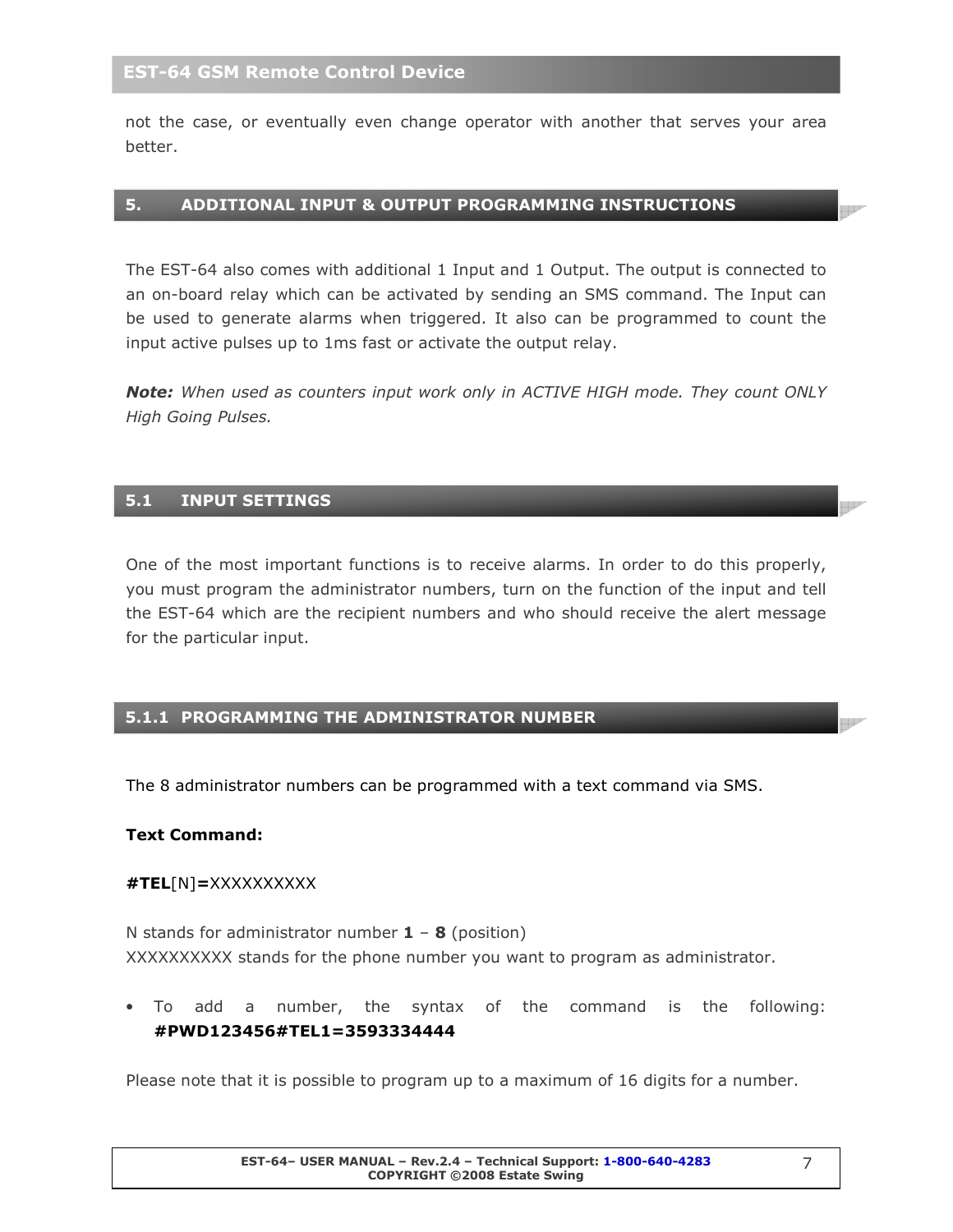• To check all the administrator number in the list:

# #PWD123456#TEL?

# Note: Programming the administrator numbers is necessary in order to operate all the below functions and to receive text alerts when the relays activated.

# 5.1.2 SETTING THE RECIPIENT THAT WILL RECEIVE ALERT MESSAGE

The unit can only send text alerts to 1 or all 8 of the programmed administrator's mobile phone numbers and this function can be changed at any time by sending the following commands by SMS message to the unit.

#### Text Command:

#### #RERN=XXXXXXXX

XXXXXXXX stands for **8** digits value: ON  $(1)$  or OFF  $(0)$  for the 8 administrators

For example, if you assume only administrators 1, 2, 3, and 4 are to receive text alerts you would send the following SMS message to the unit.

# • #PWD123456#RERN=11110000

**Note:** You can only put 1 in the first 4 digits of the text command if there are only phone numbers stored in #TEL1, #TEL2, #TEL3 and #TEL4. The rest should be 0.

To check the setting of which recipient will receive alert messages

#### #PWD123456#RER?

#### 5.1.3 EDITING THE INPUT ALERT MESSAGE

The Input Alert Message can be edited and programmed up to 100 characters long. You can change the displayed text by sending the following commands by SMS message to the unit.

#### Text Command: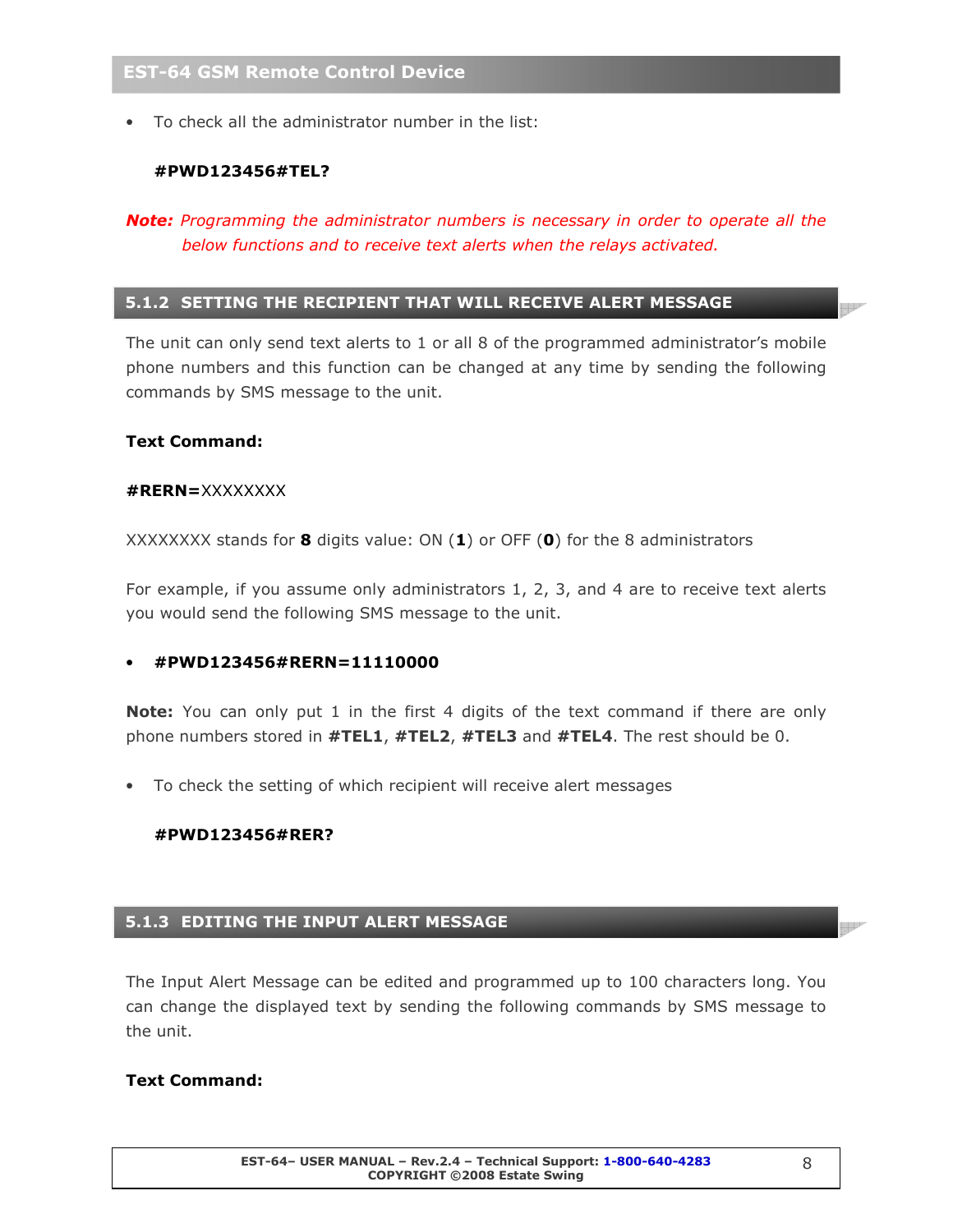#### #STR=XXXXX…

XXXXX stands for the display text that you want to program

For example, if you want the alert message to display "Garage Opened!" when received a text alert; you would send the following SMS message to the unit.

#### • #PWD123456#STR =Garage Opened!

#### 5.1.4 TURN ON THE FUNCTION OF INPUT

To turn on the function of input, you can send the following commands by SMS message to the unit.

#### Text Command:

#### #CTR=X

X stands for ON  $(1)$  or OFF  $(0)$  value

• To turn on the input, the syntax of the command is the following:

#### #PWD123456#CTR=1

#### 5.1.5 SETTING THE COUNTER ALERT VALUE FOR INPUT

An alert message will be sent when the increment of alarm counter reaches the alert value (Default: 500). It is possible to set the alert value up to maximum value of 65535 times. To set the counter alert value of input, you can send the following commands by SMS message to the unit.

#### Text Command:

#### #COA=XXXXX

XXXXX stands for 5 digits value: The number of times

For example, assume you want it sends a counter alert message each time the input has triggered for 5 times, you would send the following SMS message to the unit.

p

**MAR**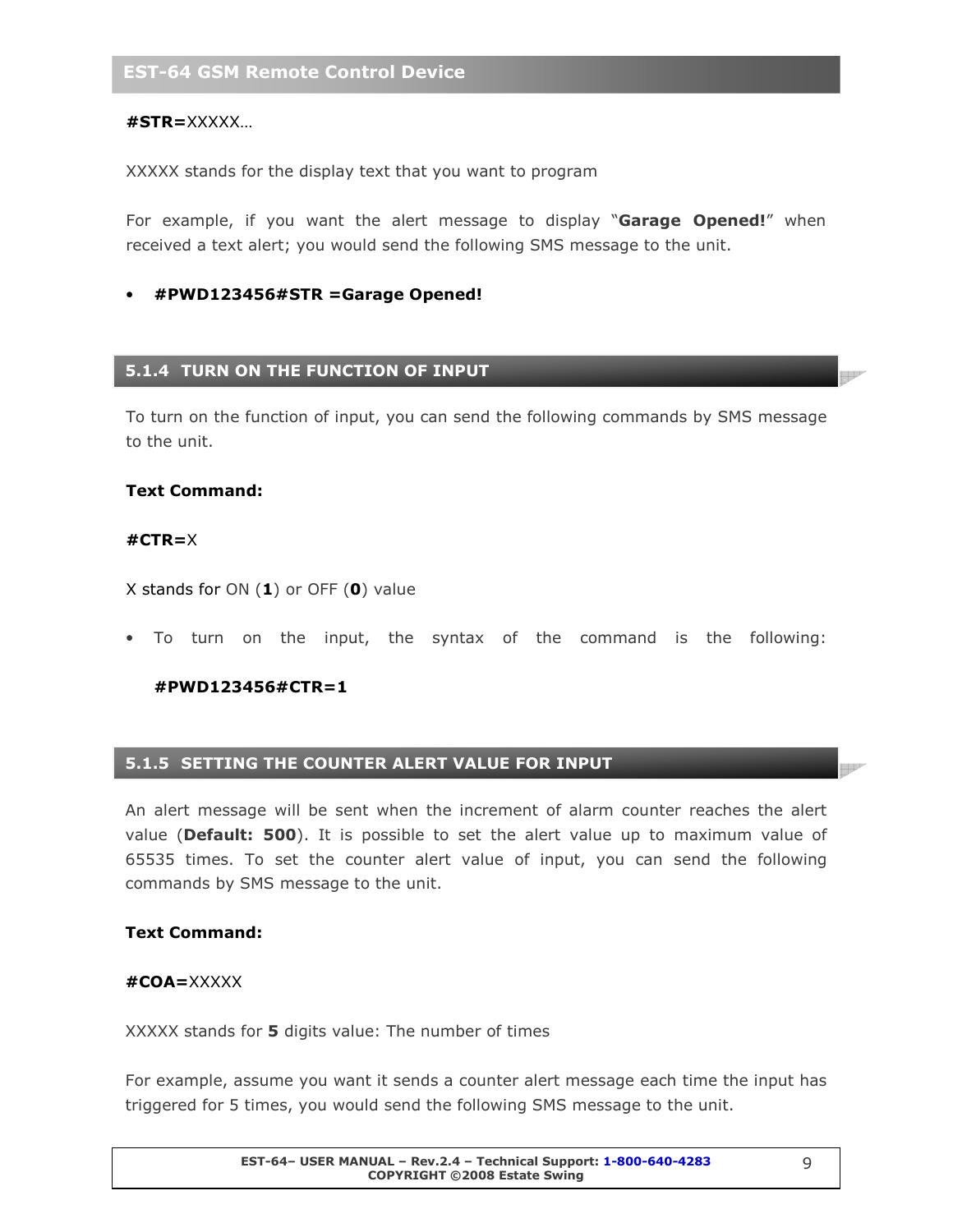# • #PWD123456#COA=00005

# 5.1.6 SETTING THE FEATURE FOR INPUT

This input can be programmed to behave differently, it can count the input active high pulses, generate an alarm message or activate relay. To program the input, you can send the following commands by SMS message to the unit.

#### Text Command:

#### #CTC=F

F stands for input function 1 - 5

#### Function Descriptions

Function 1:

- Function as counter
- Sends a counter alert message once alarm counter reaches the alert value

#### Function 2:

- Function as counter
- Activate the output relay 2 to stay on
- Sends a counter alert message once alarm counter reaches the alert value Function 3:
- Function as counter
- Activate the output relay 2 to stay on
- Sends an alert message once triggered
- Sends a counter alert message once alarm counter reaches the alert value

#### Function 4:

- Function as counter
- Activate the output relay 2 for 1 second
- Sends a counter alert message once alarm counter reaches the alert value

#### Function 5:

• Sends an alert message once triggered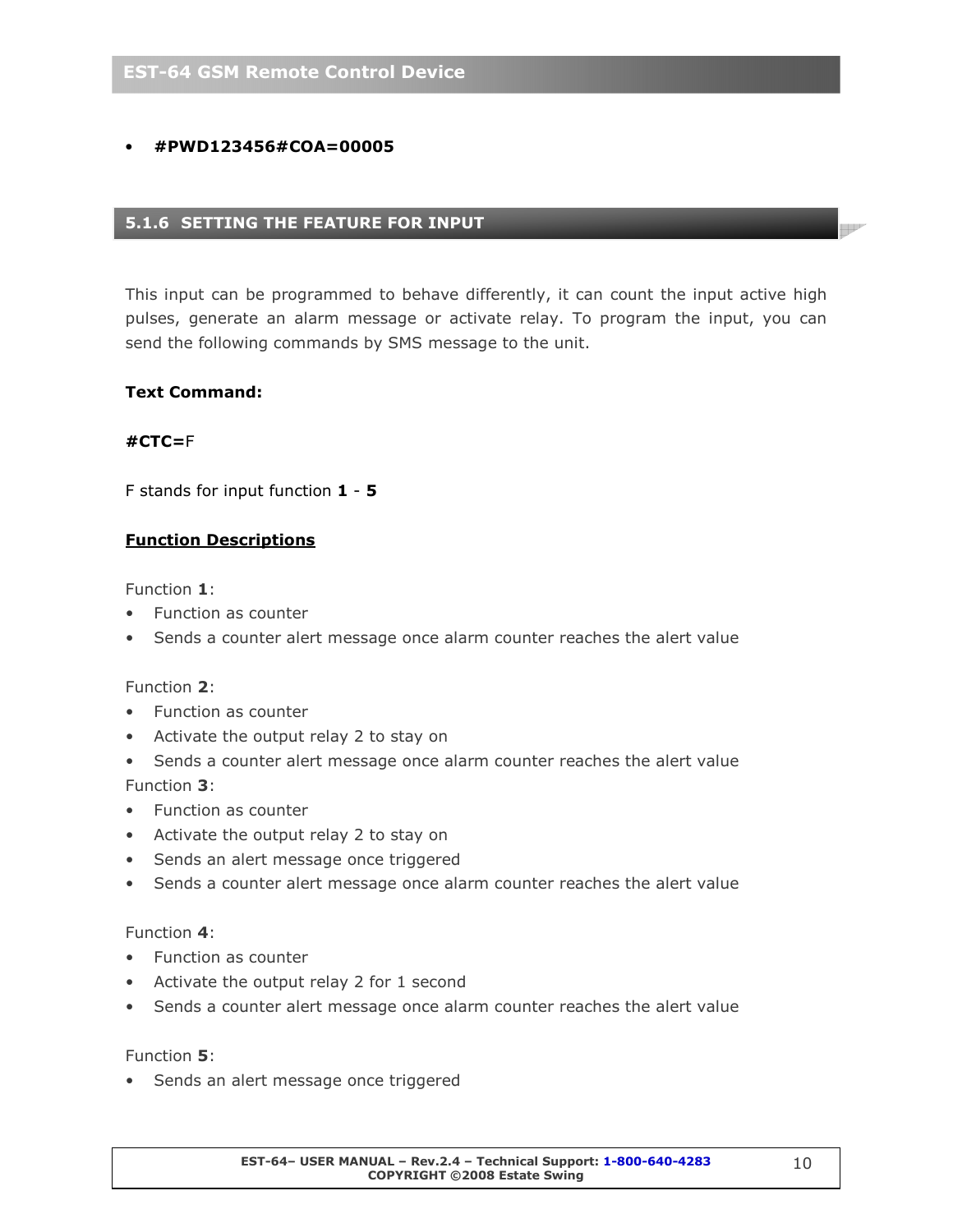For example, assume you want it to send an alert message each time the input triggered, you would send the following SMS message to the unit.

#### #PWD123456#CTC=5

# 5.1.7 READING THE TOTAL INCREMENT COUNTER VALUE

To read the total increment counter value, you can send the following SMS message to the unit.

#### Text Command:

#### #COU?

The syntax of the command is the following:

#### #PWD123456#COU?

You will receive the total increment value from the unit by SMS.

# 5.1.8 READING THE TOTAL COUNTER VALUE

To read the sub increment counter value, you can send the following SMS message to the unit.

#### Text Command:

#### #COT?

• The syntax of the command is the following:

#### #PWD123456#COT?

You will receive the sub increment value from the unit by SMS.

Note: The sub increment counter value will be reset automatically each time the alarm counter reached the alert value.

**INDIA**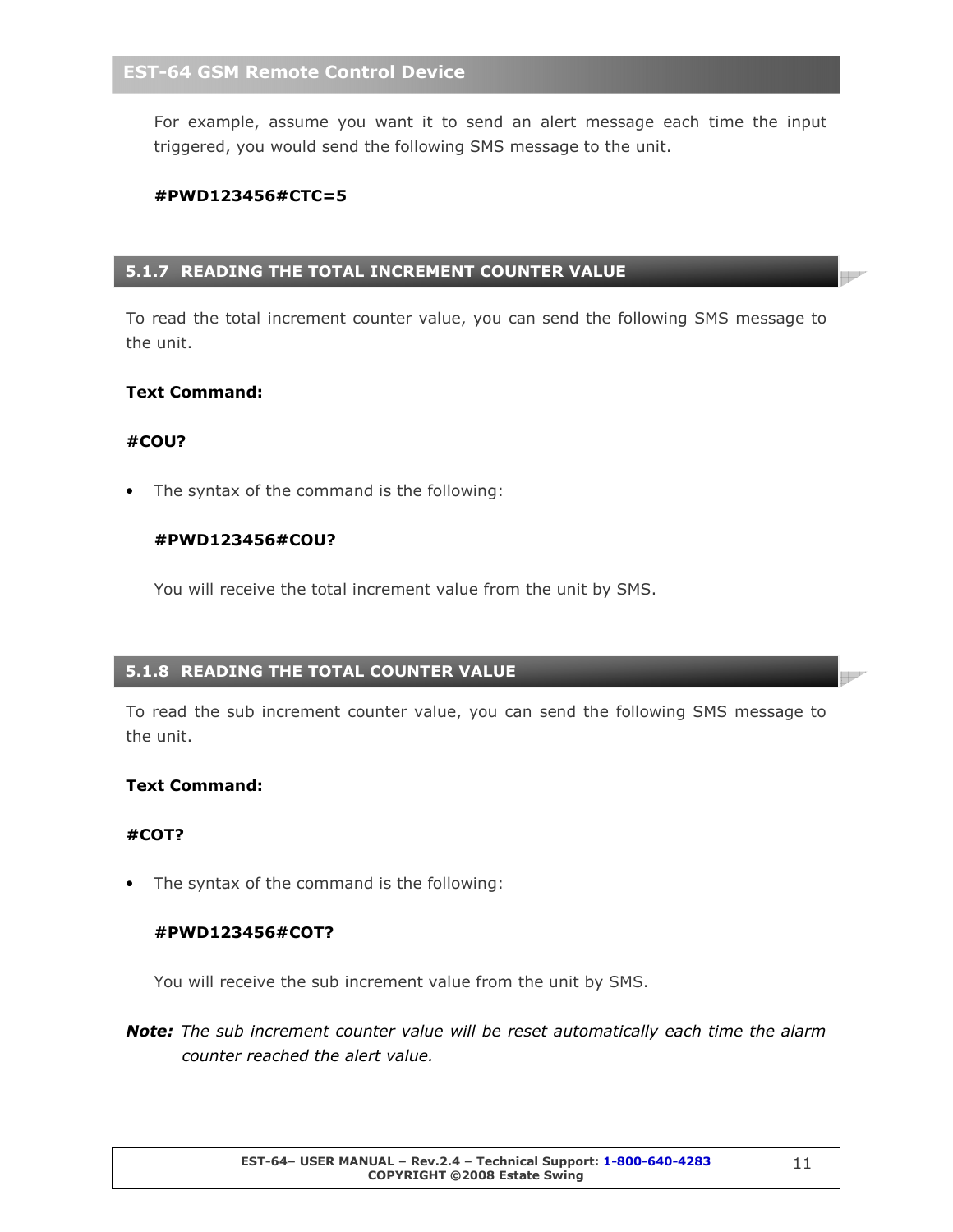# 5.1.9 RESET THE TOTAL COUTER VALUE

To reset the total counter value, you can send the following SMS message to the unit.

#### Text Command:

#### #CLA

• The syntax of the command is the following:

#### #PWD123456#CLA

#### 5.2 OUTPUT SETTINGS

#### 5.2.1 ACTIVATE THE OUTPUT RELAY TO STAY ON FOR A SPECIFIC TIME

To activate the output relay, you can send a text command via SMS specifying the number of seconds the output should stay on to the unit. It is possible to set up to maximum of 65,535 seconds

#### Text Command:

#### #RLY[N]#XXXXX

N stands for number 1 or 2 of Output XXXXX stands for 5 digits value: The number of seconds

For example, assume you want to turn on the output relay number 2 for 1 hour, you would send the following SMS message to the unit.

#### #PWD123456#RLY2=03600

• To check the status of output relay

#### #PWD123456#RLY?

Note: The reply message will be send to the recipients (The Administrators) only when the relay has turned on/off. This is to notify the administrators when someone outside the list activates the relays.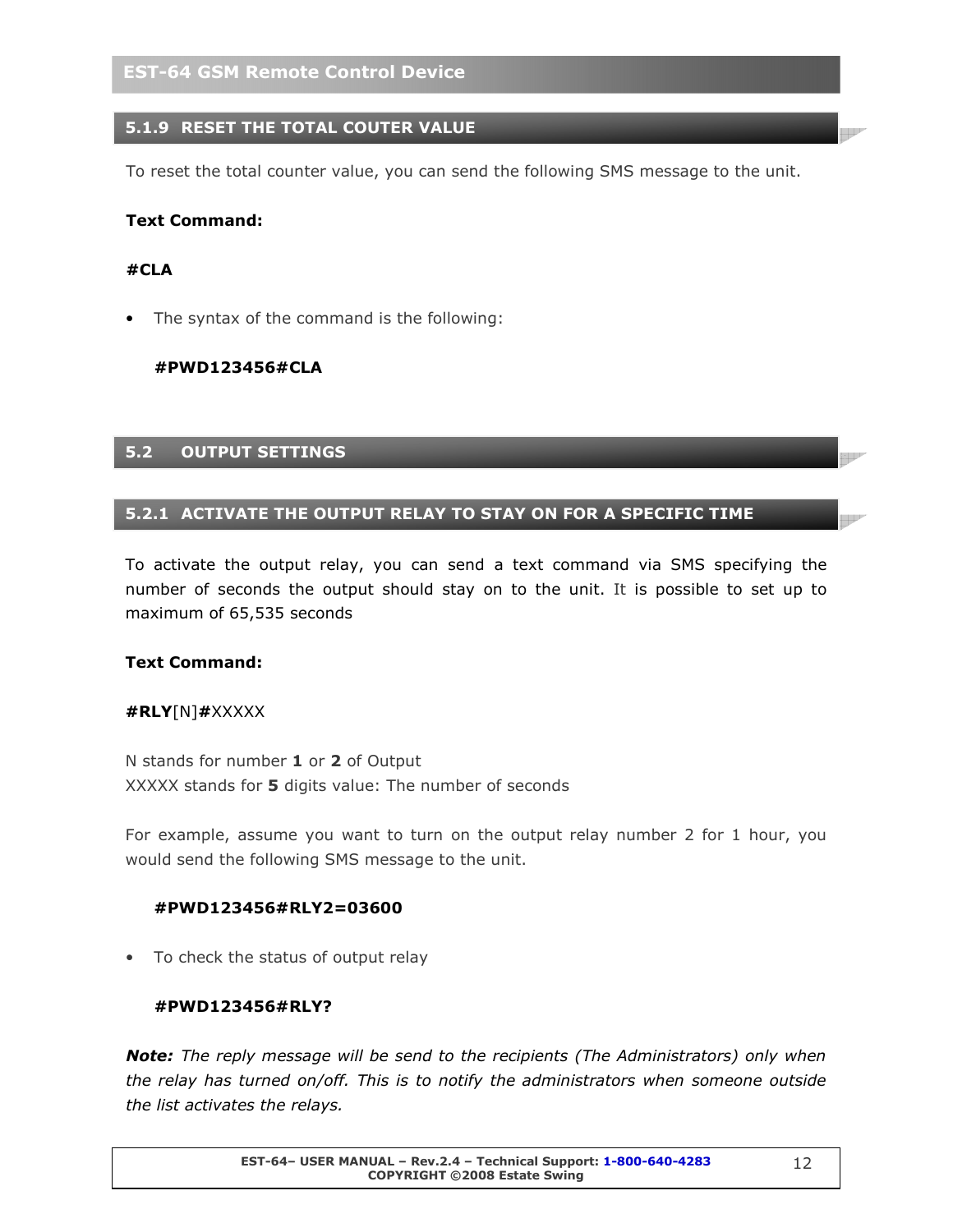# 5.2.2 ACTIVATE THE OUTPUT RELAY TO STAY ON

To activate the output relay to stay on, you can send the following commands by SMS message to the unit.

#### Text Command:

#### #RLOP[N]=X

N stands for number 1 or 2 of Output X stands for ON  $(1)$  or OFF  $(0)$  value

• To activate the output relay number 2 to stay on indefinitely, the syntax of the command is the following:

#### #PWD123456#RLOP2=1

**Note:** The reply message will be send to the recipients (The Administrators) only when the relay has turned on/off. This is to notify the administrators when someone outside the list activates the relays.

#### 5.3 SPECIAL FEATURES FOR OUTPUT RELAYS

#### 5.3.1 SETTING THE OPERATING FEATURE FOR OUTPUT RELAYS

The output relays can be programmed to operate with special feature. After programmed, it will activate both the output relays to stay on. When the unit receives a call from the user, it will turn off relay for a certain time period and turn on again. To program this function, you can send the following commands by SMS message to the unit.

#### Text Command:

#### #FTRY=F

F stands for function  $0 - 2$ 

#### Function Descriptions

Function 0:

• This function is disabled  $\sim$  Normal Mode (Default)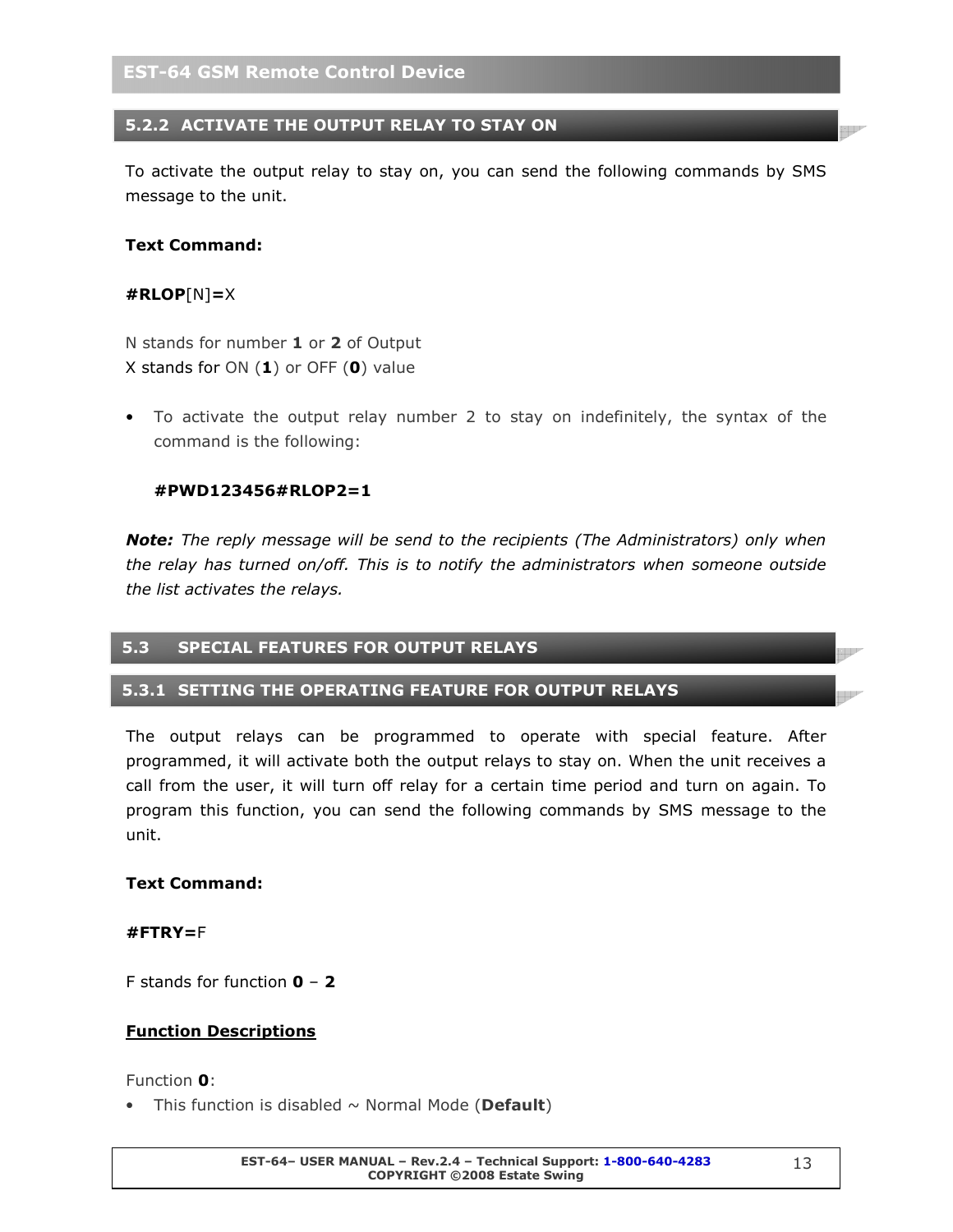Function 1:

• Relay 1 will turn off for 10 seconds and turn on again. After 30 seconds, Relay 2 will be off for 5 seconds and turn on again.

Function 2:

- At a programmable time section, Relay 1 or 2 will turn off for a programmable time (in seconds) and turn on again.
- **Note:** Once this function is used, the relays will operate automatically according to the programmed time. Activation of relays with call will not work this time. (For further setting of time and operating time please refer to 5.3.2 and 5.3.3)
- To program the output relays to operate with function 2, the syntax of the command is the following:

#PWD123456#FTRY=2

# 5.3.2 SETTING THE OPERATING TIME FOR OUTPUT RELAYS

The output relay can be programmed to operate at a programmable time. To program this function, you can send the following commands by SMS message to the unit.

#### Text Command:

#SMW=SS,MM,HH,TTT,G,R;

SS is a 2 digits value stand for seconds MM is a 2 digits value stands for minutes HH is a 2 digits value stand for hours TTT is a 3 digits value stand for Turn Off time in seconds G stands for Group number 1 - 8 R stands for Relay number 1 or 2

Example 1, assume you want output relay number 1 to turn off for 20 seconds on 8.30am, you would send the following SMS message to the unit.

# • #PWD123456#SMW=00,30,08,020,1,1;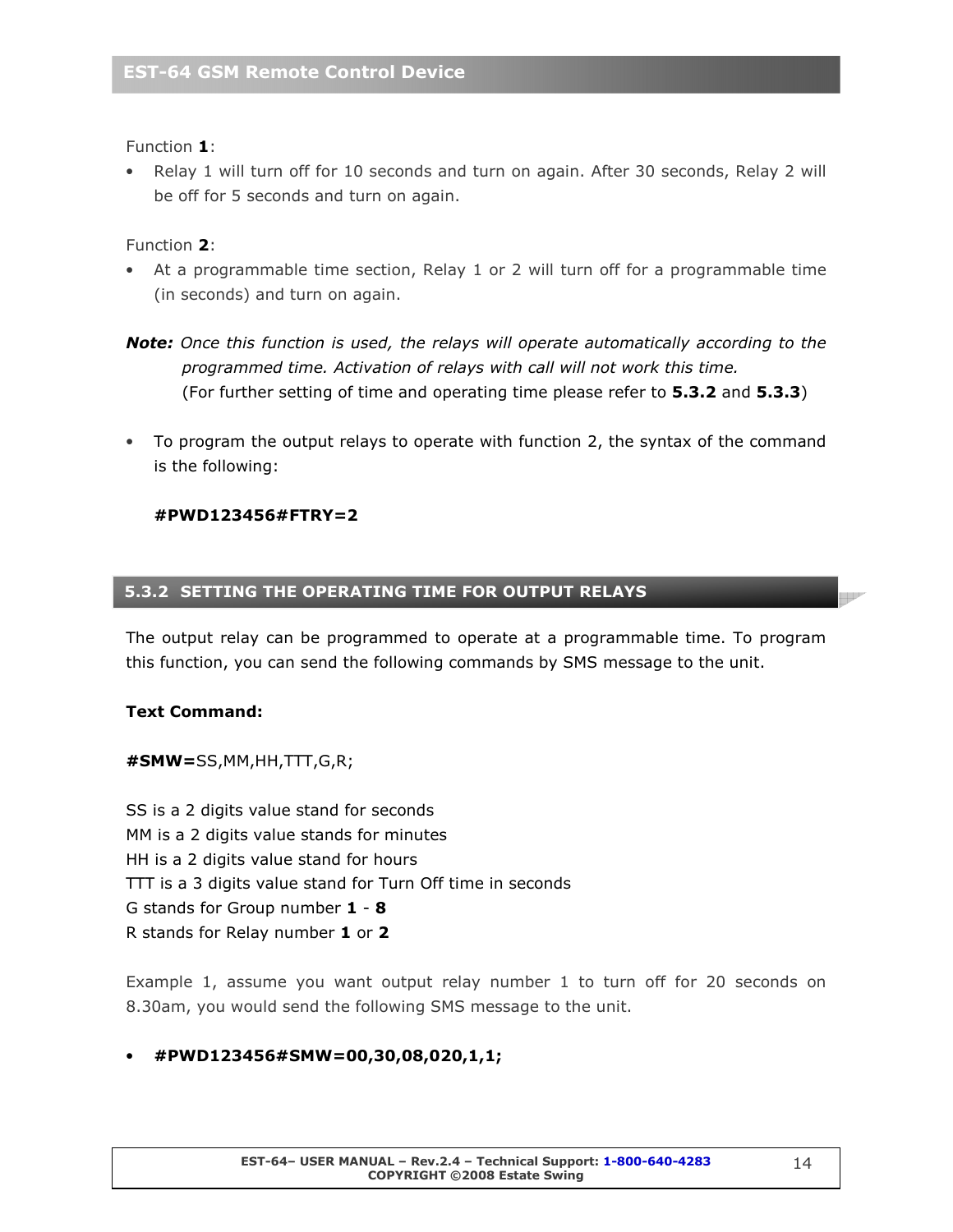# EST-64 GSM Remote Control Device

Example 1, assume you want output relay number 2 to turn off for 30 seconds on 5.30pm, you would send the following SMS message to the unit.

#### • #PWD123456#SMW=00,30,17,030,1,2;

**Note:** You can program up to 8 group of time section for each relay.

#### 5.3.3 TIME SETTING

To set the time, you can send the following SMS command to the unit. The time is entered in 24 Hour format.

#### Text Command:

#### #TSET=SS,MM,HH

SS stands for 2 digits value: Seconds MM stands for 2 digits value: Minutes HH stands for 2 digits value: Hour

#### Note: Time setting is necessary for operating function 2 at 5.3.1

#### 5.4 Setting the Output Relay 2 to Supply Voltage or use Dry Contact when Activated

To set the output relay 2 to supply DC voltage when activated, please adjust the jumper according to the below diagram



<u>Martin D</u>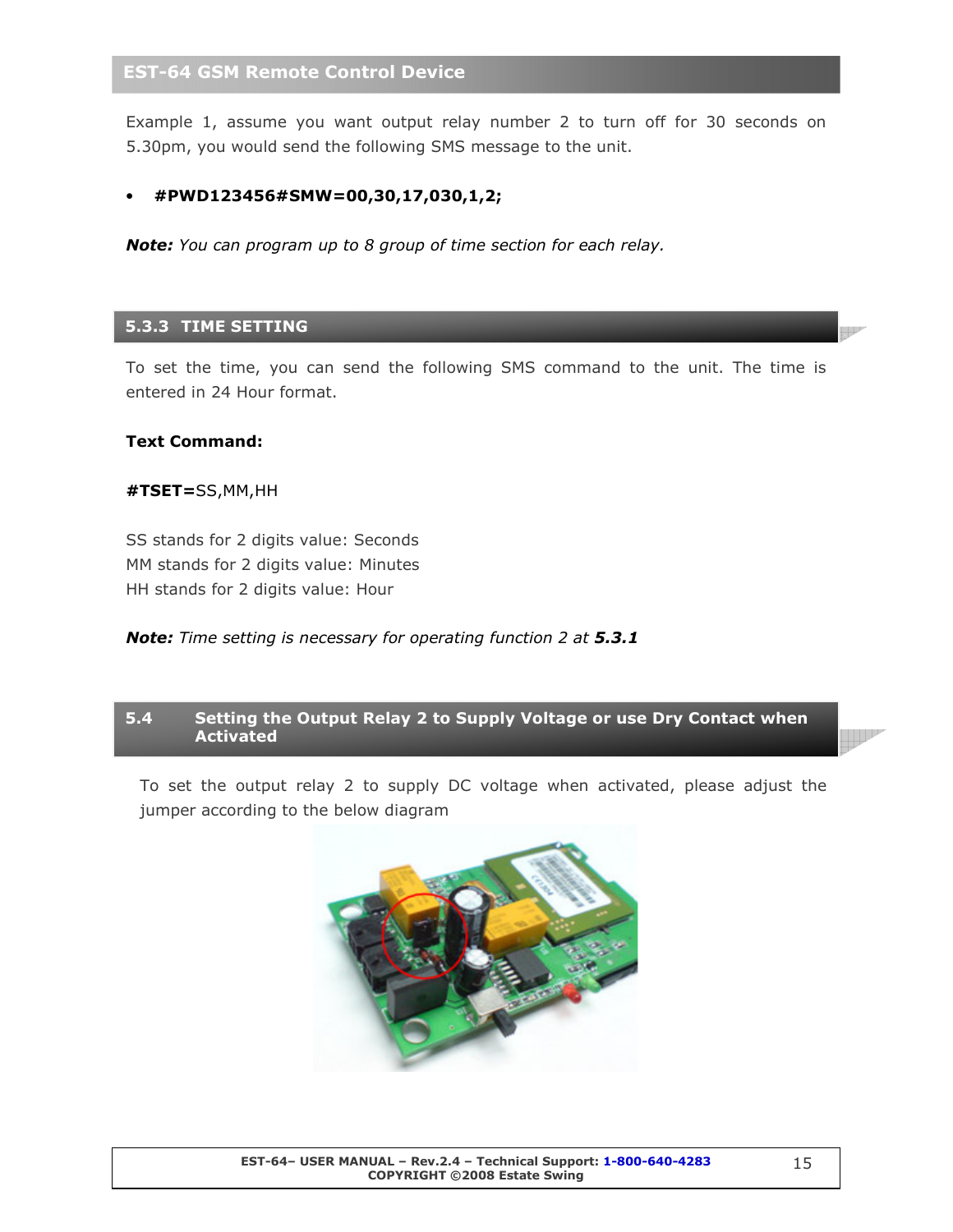# EST-64 GSM Remote Control Device

Note: Relay 2 will supply DC voltage only according to the output DC voltage of adapter used. When 24VAC adapter is used, the voltage supplied would be 33VDC.

To set the output relay 2 to use dry contact (Default) when activated, please adjust the jumper according to the below diagram



# 5.5 RESET THE EST-64

To reset the unit, you can send the following SMS command to the unit.

#### Text Command:

#### \*REST#XXXXXX

XXXXXX stands for 6 digits password based on **#PWD** and it can be changed anytime with **#CAP** command

#### Example:

To reset the unit (with default password 123456), the syntax of the command is the following:

#### \*REST#123456